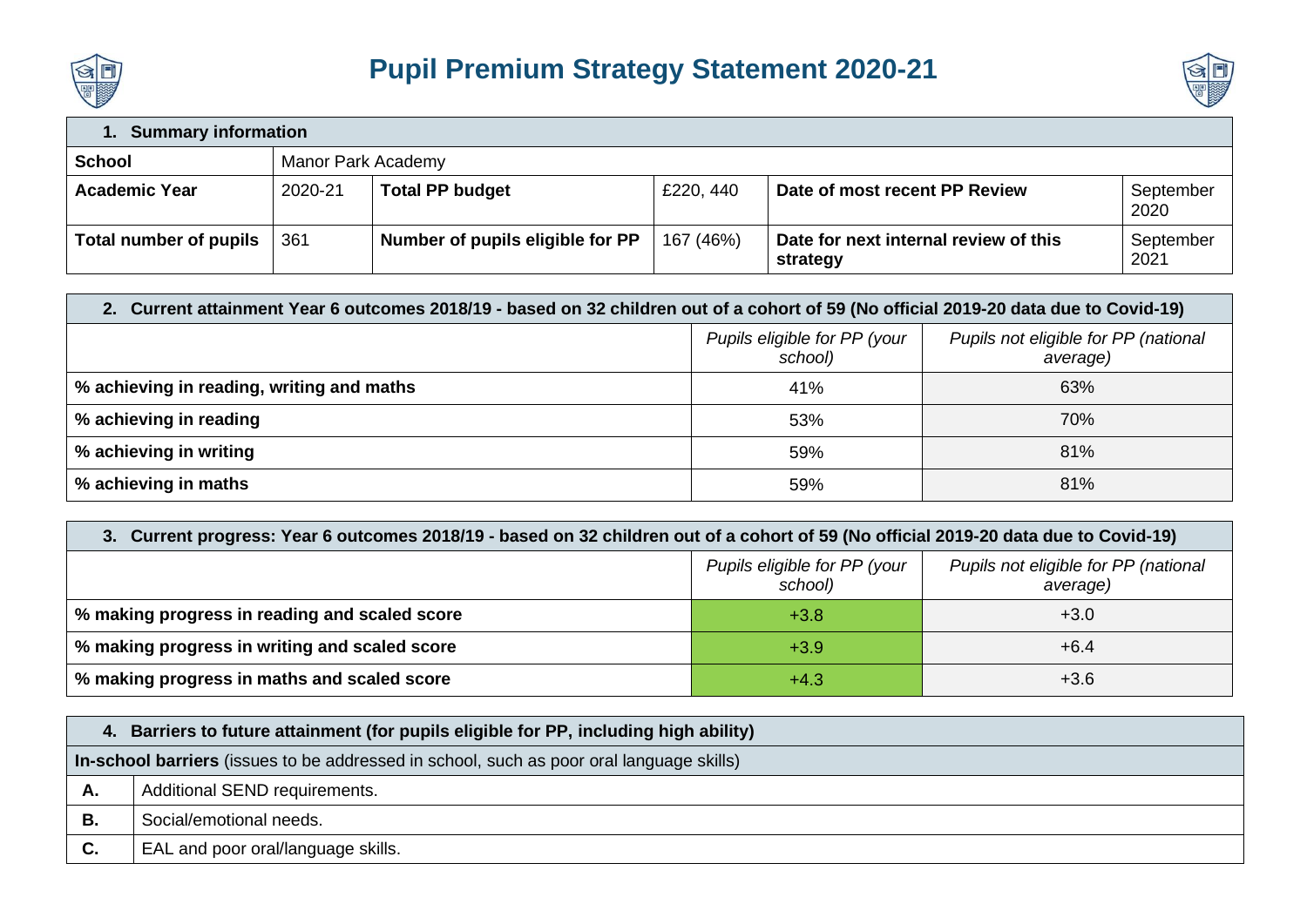|           | <b>External barriers</b> (issues which also require action outside school, such as low attendance rates)                                                                                                                                                                                                                                                                                                                                                                                                                                                                       |                                                                                                                                                                                                                                                                                                                                                                                            |  |  |  |
|-----------|--------------------------------------------------------------------------------------------------------------------------------------------------------------------------------------------------------------------------------------------------------------------------------------------------------------------------------------------------------------------------------------------------------------------------------------------------------------------------------------------------------------------------------------------------------------------------------|--------------------------------------------------------------------------------------------------------------------------------------------------------------------------------------------------------------------------------------------------------------------------------------------------------------------------------------------------------------------------------------------|--|--|--|
| D.        | A significant minority of PP children with persistent absence. Gaps in learning due to lost learning time and low attendance rates due to Covid-19                                                                                                                                                                                                                                                                                                                                                                                                                             |                                                                                                                                                                                                                                                                                                                                                                                            |  |  |  |
| Ε.        | School serves an area of very high social deprivation.                                                                                                                                                                                                                                                                                                                                                                                                                                                                                                                         |                                                                                                                                                                                                                                                                                                                                                                                            |  |  |  |
| F.        | When children start school in EYFS and joining mid-year, they are often not school ready in terms of their physical and emotional needs being<br>met.                                                                                                                                                                                                                                                                                                                                                                                                                          |                                                                                                                                                                                                                                                                                                                                                                                            |  |  |  |
| G.        | Low aspiration among significant numbers of families.                                                                                                                                                                                                                                                                                                                                                                                                                                                                                                                          |                                                                                                                                                                                                                                                                                                                                                                                            |  |  |  |
| Η.        | Pupil mobility.                                                                                                                                                                                                                                                                                                                                                                                                                                                                                                                                                                |                                                                                                                                                                                                                                                                                                                                                                                            |  |  |  |
|           | 5. Desired outcomes                                                                                                                                                                                                                                                                                                                                                                                                                                                                                                                                                            |                                                                                                                                                                                                                                                                                                                                                                                            |  |  |  |
|           | Desired outcomes and how they will be measured                                                                                                                                                                                                                                                                                                                                                                                                                                                                                                                                 | Success criteria                                                                                                                                                                                                                                                                                                                                                                           |  |  |  |
| Α.        | Disadvantaged pupils to make strong progress and narrow/remove<br>attainment gaps so that they attain in line with their peers. Targeted support<br>for pupils - provision map to show additional support and impact via<br>entry/exit data.                                                                                                                                                                                                                                                                                                                                   | Strong progress on school's assessment system for target pupils.<br>Individual class and year group-based targets for start and end of<br>year attainment levels for disadvantaged pupils.                                                                                                                                                                                                 |  |  |  |
| <b>B.</b> | Pupil voice to show strong PSHE and wellbeing curriculum. Targeted<br>Disadvantaged children attainment in line with their peers for<br>support to develop social and emotional wellbeing of pupils. Extra-curricular<br>PSED ELG.<br>clubs/activities/trips/visits for pupils including music tuition which enables<br>Improved well-being of children and enabling them to<br>participate/experience new opportunities - 11before11.<br>children to learn a new skill and increase participation and enjoyment.<br>Pupil voice to show children are happy/healthy at school. |                                                                                                                                                                                                                                                                                                                                                                                            |  |  |  |
| C.        | Inclusion support - speech/language development allowing disadvantaged<br>EAL and SALT pupils to make strong progress and narrow/remove<br>attainment gaps. Targeted support for pupils - provision map to show<br>additional support and impact via entry/exit data. Ensure accelerated<br>language development in early phase of the school enables identified PP<br>children working at below expected levels accelerate their learning through<br>implementation of 'Talk Boost' and 'Talking Success' projects.                                                           | Disadvantaged pupils with EAL/SALT to make strong progress<br>and narrow/remove attainment gaps.<br>Baseline of identified children evidenced on Otrack using Pira/<br>puma<br>Children meet targets for speaking and listening, writing and<br>reading in YR and Y1.<br>Progress towards targets evaluated through Pupil Progress<br>meetings and SLT reports at end of Terms 2, 4 and 6. |  |  |  |
| D.        | A rise in attendance and drop in persistent absence for identified children.<br>Attendance support and Early Help support for disadvantaged pupils. Catch<br>up funding, targeted support and home learning strategy to enable pupils to<br>continue learning and make strong progress during Covid-19.                                                                                                                                                                                                                                                                        | School attendance to be in line with national.<br>Reduction in persistent absence.<br>Attendance and punctuality figures to be in line with that of non-<br>disadvantaged peers.<br>Disadvantaged pupils to make strong progress and<br>narrow/remove attainment gaps.                                                                                                                     |  |  |  |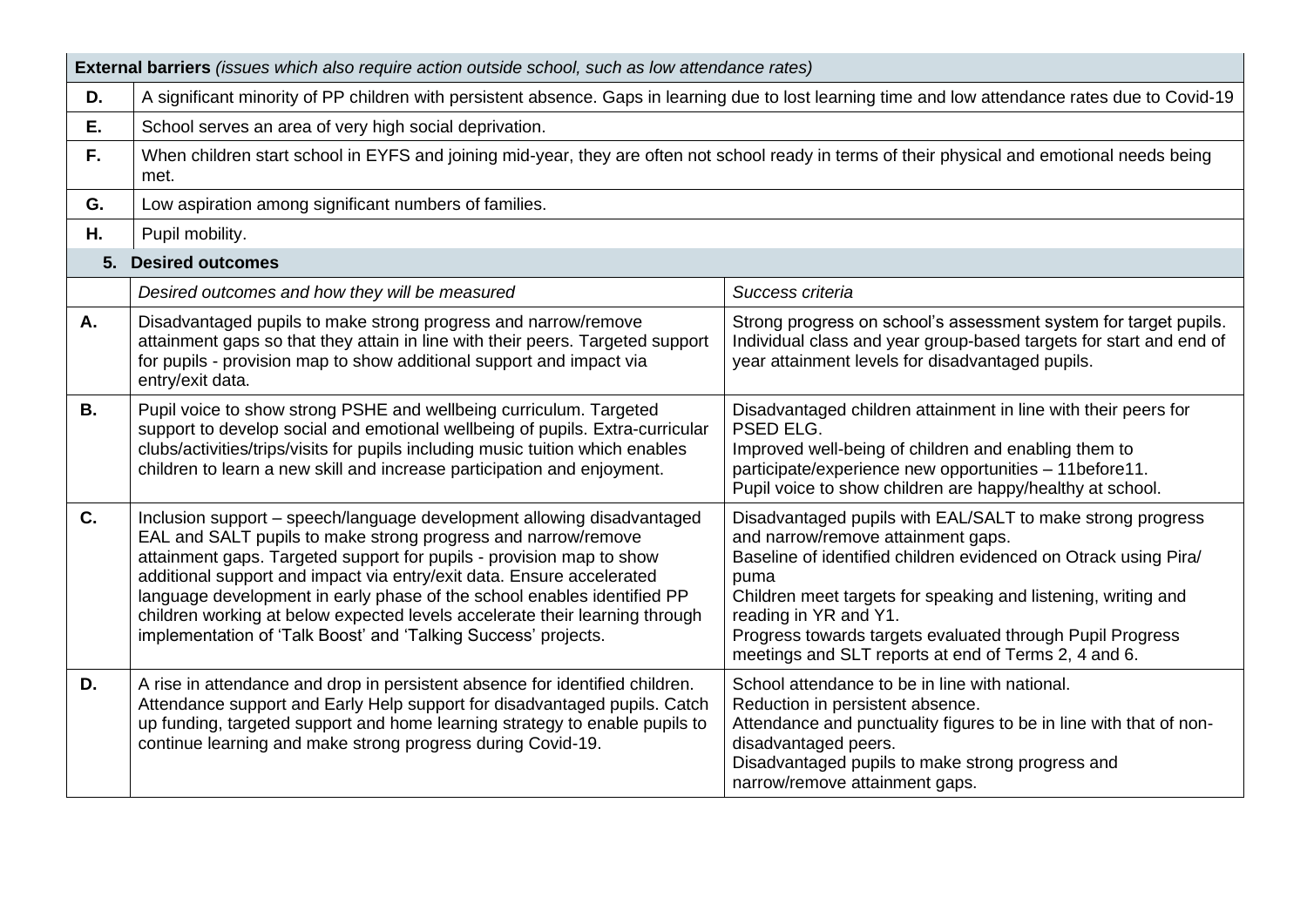| Е. | Remove barriers to learning based around BESD through ensuring<br>individual and group support is in place to impact positively, removing<br>barriers to learning.                                                                             | Baseline of identified children evidenced Pira/ Puma.<br>Support programmes and strategies planned, delivered and<br>assessed for impact.<br>Regular evaluation in Pupil Progress meetings, SLT Inclusion and<br>through Pira/ Puma to assess impact of identified children<br>succeeding in lessons through regular engagement, leading to<br>progress in line with, or exceeding, expected levels. |
|----|------------------------------------------------------------------------------------------------------------------------------------------------------------------------------------------------------------------------------------------------|------------------------------------------------------------------------------------------------------------------------------------------------------------------------------------------------------------------------------------------------------------------------------------------------------------------------------------------------------------------------------------------------------|
| F. | Ensure accelerated language development in early phase of the school<br>enables identified PP children working at below expected levels accelerate<br>their learning through implementation of 'Talk Boost' and 'Talking Success'<br>projects. | Baseline of identified children evidenced on Otrack using Pira/<br>puma<br>Children meet targets for speaking and listening, writing and<br>reading in YR and Y1.<br>Progress towards targets evaluated through Pupil Progress<br>meetings and SLT reports at end of Terms 2, 4 and 6.                                                                                                               |
| G. | Ensure that all PP children have access to all clubs, school visits and<br>residentials in Year 3/4 and Year 5/6.                                                                                                                              | All children attend all trips.<br>No children are prevented from taking part in any residentials,<br>trips or clubs due to financial hardship.                                                                                                                                                                                                                                                       |

| Academic year | 2020-21                                                                                                                                     |
|---------------|---------------------------------------------------------------------------------------------------------------------------------------------|
|               | The three headings helow enable schools to demonstrate how they are using the nunil premium to improve classroom pedagogy, provide targeted |

The three headings below enable schools to demonstrate how they are using the pupil premium to improve classroom pedagogy, provide targeted support and support whole school strategies.

| i. Quality of teaching for all                                                                                                                                                                  |                                                                                                                                                                                                  |                                                                                                                                                                                                                                                                                                                                                                 |                                                                                                                                                                                                                                                                                                    |                   |                                                                                                                             |  |
|-------------------------------------------------------------------------------------------------------------------------------------------------------------------------------------------------|--------------------------------------------------------------------------------------------------------------------------------------------------------------------------------------------------|-----------------------------------------------------------------------------------------------------------------------------------------------------------------------------------------------------------------------------------------------------------------------------------------------------------------------------------------------------------------|----------------------------------------------------------------------------------------------------------------------------------------------------------------------------------------------------------------------------------------------------------------------------------------------------|-------------------|-----------------------------------------------------------------------------------------------------------------------------|--|
| <b>Desired outcome</b>                                                                                                                                                                          | Chosen action /<br>approach                                                                                                                                                                      | What is the evidence and rationale<br>for this choice?                                                                                                                                                                                                                                                                                                          | How will you ensure it is<br>implemented well?                                                                                                                                                                                                                                                     | <b>Staff lead</b> | When will you<br>review<br>implementation?                                                                                  |  |
| Ensure all teaching<br>throughout school is<br>good, with a<br>significant<br>proportion of<br>outstanding<br>teaching, leading to<br>accelerated<br>progress for<br>disadvantaged<br>children. | PP actions plans for<br>each class with clear<br>actions on what<br>support will be given<br>to each child.<br>Progress of PP<br>children high profile<br>for all teachers and<br>support staff. | Ethos of high priority of<br>disadvantaged children, additional<br>support and provision for PP children<br>needs to be shared and understood<br>by all staff.<br>6 Pupil Progress meetings each year<br>enables regular checks to be made<br>on progress of children, with class<br>teachers targets being focussed on<br>progress of children in their class. | Monitoring of these PP<br>children progress though<br>regular monitoring cycle: book<br>scrutiny, pupil interview and<br>lesson observation.<br>Planning, delivery and<br>evaluation of individual and<br>group support programmes for<br>identified PP children,<br>according to identified need. | RD/KD             | Half termly Pupil<br>Progress meetings.<br>4 data harvests<br>each academic<br>year.<br>Reviewed through<br>Core governors. |  |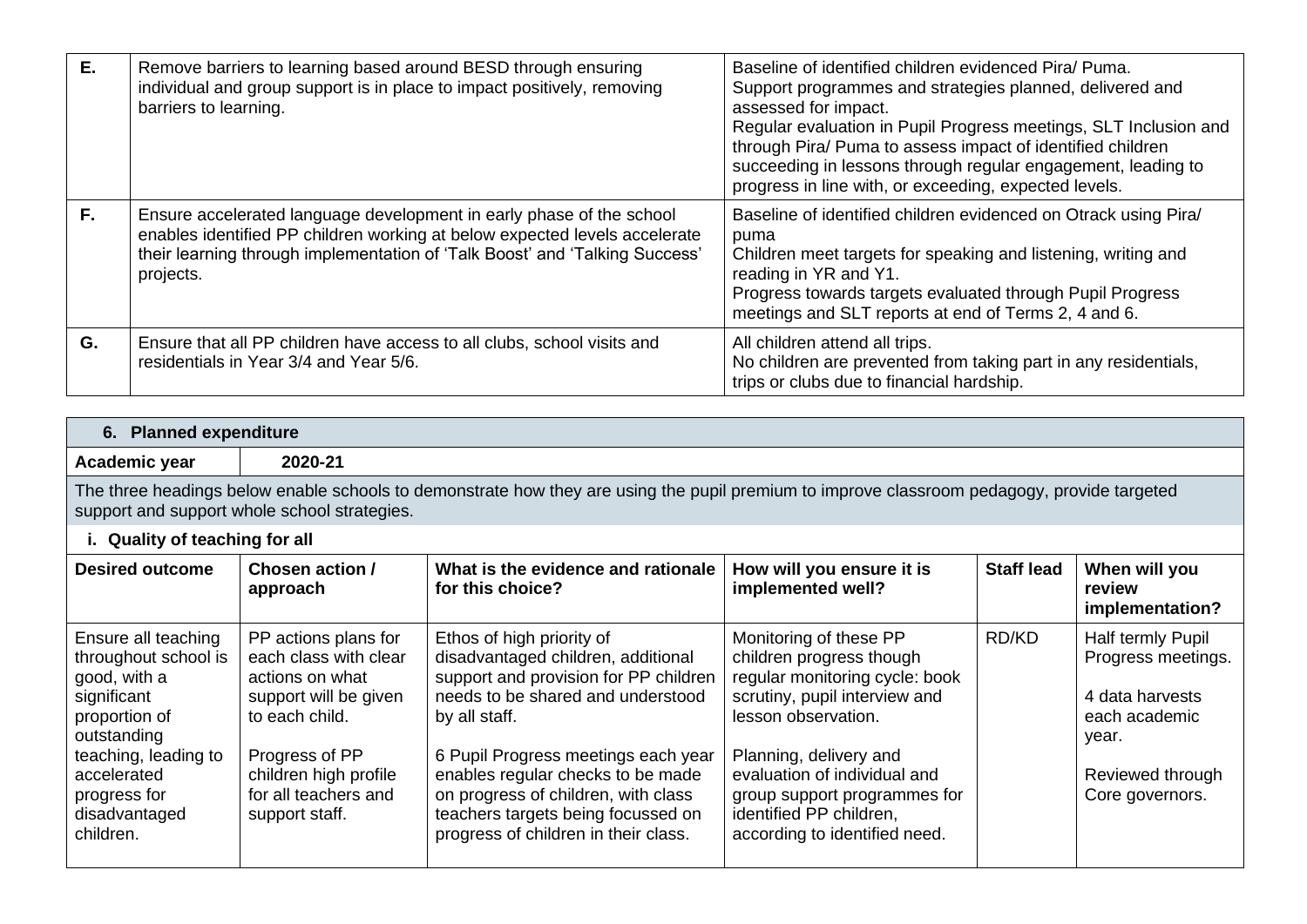|                                                                                                                                    | Provision in classes<br>for individual children<br>discussed x6 Pupil<br>Progress meetings<br>across school year.<br><b>Mentoring meetings</b><br>with individual<br>children and parents<br>to discuss provision.<br>Progress of PP<br>children part of PM<br>targets 2020-21<br>£4,000 | All T&L across the school needs to<br>be consistently 'good' or<br>'outstanding' in order for children to<br>make accelerated progress and<br>continue to close gaps with their<br>peers.                                          | Ensure the quality of teaching<br>is a minimum<br>good/outstanding through<br>learning walks.<br>Phase leaders highlight<br>progress in pupil progress<br>meetings; inclusion meetings<br>and through SLT reports and<br>reporting to governors. |                     |                                                              |
|------------------------------------------------------------------------------------------------------------------------------------|------------------------------------------------------------------------------------------------------------------------------------------------------------------------------------------------------------------------------------------------------------------------------------------|------------------------------------------------------------------------------------------------------------------------------------------------------------------------------------------------------------------------------------|--------------------------------------------------------------------------------------------------------------------------------------------------------------------------------------------------------------------------------------------------|---------------------|--------------------------------------------------------------|
| All children to make<br>good or better<br>progress from their<br>relative starting<br>points.                                      | Extra TA support to<br>target individual<br>groups.<br>£43,000                                                                                                                                                                                                                           | Smaller group work and additional<br>support to target children and<br>accelerate progress on a daily basis.                                                                                                                       | Staff timetable and effective<br>monitoring of learning.                                                                                                                                                                                         | RD/KD               | Half termly pupil<br>progress meetings                       |
|                                                                                                                                    |                                                                                                                                                                                                                                                                                          |                                                                                                                                                                                                                                    |                                                                                                                                                                                                                                                  | Total budgeted cost | £47,000                                                      |
| ii. Targeted support                                                                                                               |                                                                                                                                                                                                                                                                                          |                                                                                                                                                                                                                                    |                                                                                                                                                                                                                                                  |                     |                                                              |
| <b>Desired outcome</b>                                                                                                             | <b>Chosen</b><br>action/approach                                                                                                                                                                                                                                                         | What is the evidence and rationale<br>for this choice?                                                                                                                                                                             | How will you ensure it is<br>implemented well?                                                                                                                                                                                                   | <b>Staff lead</b>   | When will you<br>review<br>implementation?                   |
| Ensuring barriers to<br>learning are<br>removed through<br>range of pastoral<br>programmes - both<br>small group and<br>individual | Developing early<br>language acquisition<br>through 'Talk boost'.<br>£3,000                                                                                                                                                                                                              | Children need to feel secure and<br>confident if they are to success in<br>class.<br>Evidence has shown that early<br>language acquisition and a grasp of<br>core early literacy and numeracy<br>skills are key to future success. | Pupil voice demonstrates<br>pupils feels safe, happy and<br>supported in school.<br>Regular analysis on pupil data<br>with staff and phase leaders.<br>Regular monitoring of<br>effectiveness of small group<br>and individual sessions by       | KD/JG               | 3 monitoring of<br>effectiveness of<br>support<br>programmes |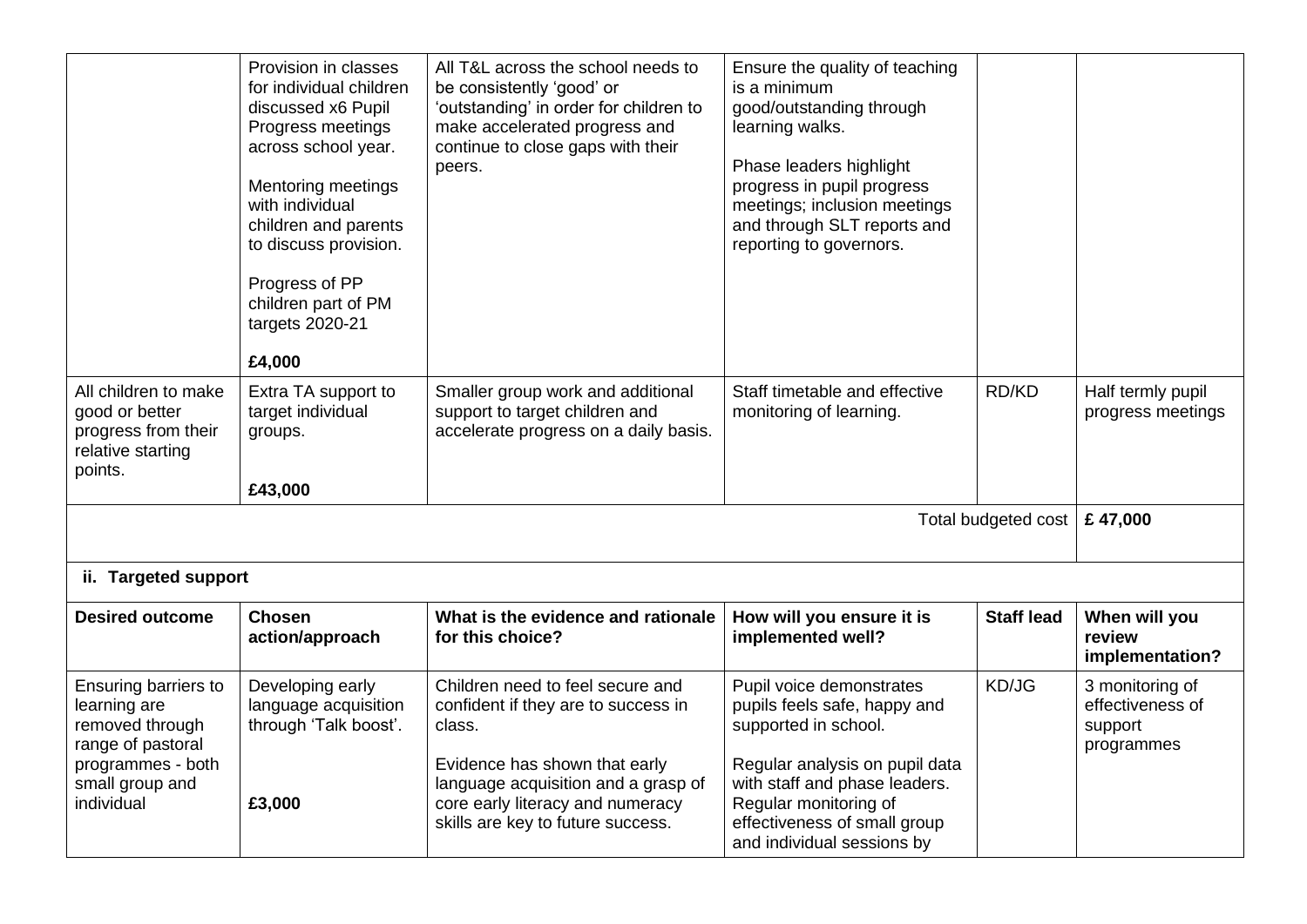|                                                                                               |                                                                                                                                                                                                               |                                                                                                                                                                                                                                                                                                                                                                                                                                                                               | Phase leaders and Inclusion<br>Manager.                                                                                                                                                                                                                                                                                                                                                                           |           |                                                                                                                                                                                              |
|-----------------------------------------------------------------------------------------------|---------------------------------------------------------------------------------------------------------------------------------------------------------------------------------------------------------------|-------------------------------------------------------------------------------------------------------------------------------------------------------------------------------------------------------------------------------------------------------------------------------------------------------------------------------------------------------------------------------------------------------------------------------------------------------------------------------|-------------------------------------------------------------------------------------------------------------------------------------------------------------------------------------------------------------------------------------------------------------------------------------------------------------------------------------------------------------------------------------------------------------------|-----------|----------------------------------------------------------------------------------------------------------------------------------------------------------------------------------------------|
| All children to make<br>good or better<br>progress from their<br>relative starting<br>points. | <b>Targeted interventions</b><br>with entry/exit data.<br>School structures in<br>place to ensure a<br>constant cycle of<br>planning, delivery and<br>evaluation of impact<br>of targeted support.<br>£33,000 | Smaller group work and additional<br>support to target children and<br>accelerate progress by having extra<br>input and time to understand key<br>concepts.<br>In school attainment analysis of last<br>year's data shows disparity in terms<br>of progress of disadvantaged<br>children across the school.<br>Evidence both from within school<br>and nationally shows impact of<br>individual and small group support in<br>previous years has led to positive<br>outcomes. | Provision map and staff<br>timetable to provide targeted<br>intervention times.<br>Regular analysis on pupil data<br>with staff and phase leaders.<br>Regular monitoring of<br>effectiveness of small group<br>and individual sessions by<br>Phase leaders and Inclusion<br>Manager.<br>Review of after/before school<br>provision at least every six<br>weeks.<br>SLT reports to governors 3<br>times each year. | <b>KD</b> | Half termly Pupil<br>Progress meetings.<br>3 monitoring of<br>effectiveness of<br>support<br>programmes.<br>4 data harvests<br>each academic<br>year.<br>Reviewed through<br>Core governors. |
| No child's<br>attainment to be<br>hampered by poor<br>attendance or<br>punctuality.           | <b>Highly skilled Pastoral</b><br>Team to provide<br>inclusion support to<br>improving attendance,<br>punctuality.<br>£37,000                                                                                 | Attendance and punctuality figures<br>to be in line with that of non-<br>disadvantaged peers so that<br>attendance cannot be attributed to<br>attainment gap.<br>Pupil voice to show children are<br>happy/healthy at school.                                                                                                                                                                                                                                                 | Attendance figures<br><b>Pupil Voice</b>                                                                                                                                                                                                                                                                                                                                                                          | <b>JG</b> | Half termly                                                                                                                                                                                  |
| No child's<br>attainment to be<br>hampered by poor<br>attendance or<br>punctuality.           | Provision of free<br>breakfast club<br>provision for<br>disadvantaged pupils<br>£12,000                                                                                                                       | Over 80 children accessed this<br>provision regularly during 2019-20<br>with improved attendance rates.<br>Attendance and punctuality figures<br>to be in line with that of non-<br>disadvantaged peers so that                                                                                                                                                                                                                                                               | Attendance figures<br><b>Pupil Voice</b>                                                                                                                                                                                                                                                                                                                                                                          | <b>JG</b> | Half termly                                                                                                                                                                                  |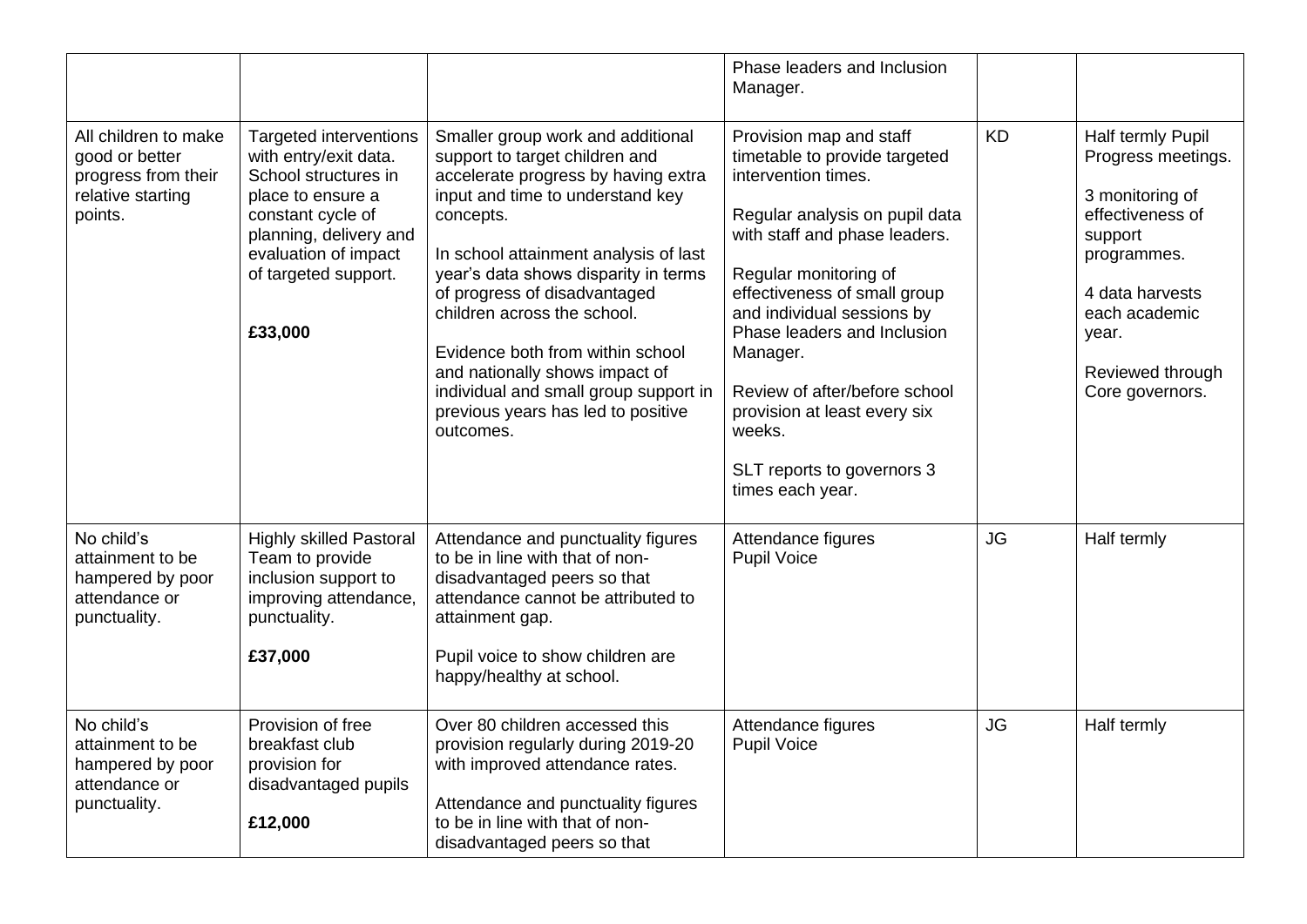|                                                                                               |                                                                                                                                                                                             | attendance cannot be attributed to<br>attainment gap.<br>Pupil voice to show children are<br>happy/healthy at school.                                                                                                                                                                                                                                                                                                                                                                                                                                                                                                                                                                          |                                                                                  |                            |             |
|-----------------------------------------------------------------------------------------------|---------------------------------------------------------------------------------------------------------------------------------------------------------------------------------------------|------------------------------------------------------------------------------------------------------------------------------------------------------------------------------------------------------------------------------------------------------------------------------------------------------------------------------------------------------------------------------------------------------------------------------------------------------------------------------------------------------------------------------------------------------------------------------------------------------------------------------------------------------------------------------------------------|----------------------------------------------------------------------------------|----------------------------|-------------|
| No child's<br>attainment to be<br>hampered by poor<br>wellbeing.                              | <b>Highly skilled Pastoral</b><br>Team to provide<br>inclusion support to<br>improving social/<br>emotional wellbeing of<br>pupils.<br>Social/emotional/wellb<br>eing programme.<br>£20,000 | PSHE taught from Reception, with<br>its foundation built around<br>developing social/emotional<br>intelligence and resilience. Skills for<br>good mental health are covered,<br>including a focus on the practice of<br>mindfulness which is particularly<br>useful for pupils to stay calm and<br>focused.<br>Mental Health First Aid Training<br>delivered as part of PSHE which is<br>built around developing emotional<br>intelligence and resilience.<br>Protective Behaviours approach<br>embedded across school to develop<br>language of safety in the school<br>community and help pupils and<br>adults spot the early warning signs<br>and put support measures in place<br>quickly. | Pupil voice demonstrates<br>pupils feels safe, happy and<br>supported in school. | <b>JG</b>                  | Half termly |
| All children to make<br>good or better<br>progress from their<br>relative starting<br>points. | Provision of extra<br>teacher in UKS2.<br>Targeted interventions<br>with entry/exit data.<br>£31,740                                                                                        | Smaller group work and additional<br>support to target children and<br>accelerate progress by having extra<br>input and time to understand key<br>concepts.                                                                                                                                                                                                                                                                                                                                                                                                                                                                                                                                    | Provision map and staff<br>timetable to provide targeted<br>intervention times.  | RD/KD                      | Half termly |
|                                                                                               |                                                                                                                                                                                             |                                                                                                                                                                                                                                                                                                                                                                                                                                                                                                                                                                                                                                                                                                |                                                                                  | <b>Total budgeted cost</b> | £136,740    |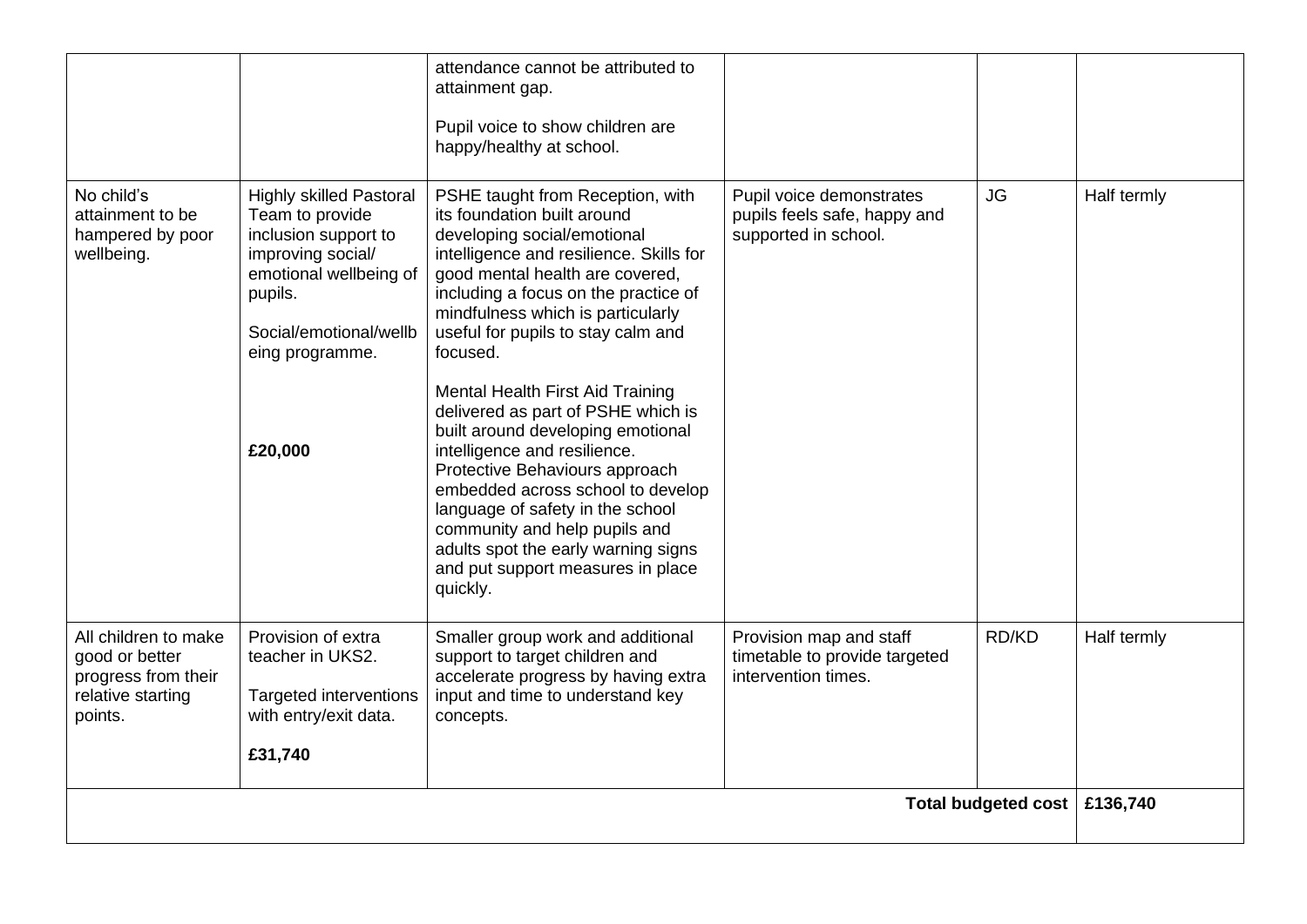| iii. Other approaches                                                                              |                                                                                                                                                                                         |                                                                                                                                                                                                                                                                                  |                                                                                                                                             |                   |                                             |
|----------------------------------------------------------------------------------------------------|-----------------------------------------------------------------------------------------------------------------------------------------------------------------------------------------|----------------------------------------------------------------------------------------------------------------------------------------------------------------------------------------------------------------------------------------------------------------------------------|---------------------------------------------------------------------------------------------------------------------------------------------|-------------------|---------------------------------------------|
| <b>Desired outcome</b>                                                                             | <b>Chosen</b><br>action/approach                                                                                                                                                        | What is the evidence and rationale<br>for this choice?                                                                                                                                                                                                                           | How will you ensure it is<br>implemented well?                                                                                              | <b>Staff lead</b> | When will you<br>review<br>implementation?  |
| Ensure equality of<br>access to all PP<br>children, specifically<br>clubs, music and<br>equipment. | Use of a Pupil<br>premium voucher<br>system in which<br>parents use £100 on a<br>range of products and<br>school services.<br>£16,700                                                   | Parental feedback regarding this<br>system has been very positive.<br>Project has led to increased parental<br>engagement and a rise in aspiration<br>in terms of activities in the town that<br>are available.                                                                  | Monitoring of expenditure by<br>School Business Manager.<br>Monitoring of attendance by<br>Attendance Lead (Pastoral<br>Lead/Head Teacher). | DH/JG/RD          | Reviewed twice<br>through Core<br>governors |
| Ensure equality of<br>access to all PP<br>children, specifically<br>clubs, music and<br>equipment. | Ensure involvement at<br>local school sports<br>events with project<br>including local<br>secondary.<br>£15,000                                                                         | Engagement with, and enjoyment of<br>extracurricular activities provide<br>incentive for children who may<br>disengage with school. Attendance<br>of PP children has improved and<br>there has been an increase in the<br>number of pupils attending extra-<br>curricular clubs. | Monitoring of attendance at<br>different clubs and targeting<br>specific child for participation.                                           | <b>MM</b>         | Half termly                                 |
| Ensure equality of<br>access to all PP<br>children, specifically<br>clubs, music and<br>equipment. | Ensure disadvantaged<br>children are able to<br>access extra-<br>curricular activities<br>they would otherwise<br>not be able to, such<br>as swimming lessons,<br>gymnastics.<br>£5,000 | Engagement with, and enjoyment of<br>extracurricular activities provide<br>incentive for children who may<br>disengage with school. Attendance<br>of PP children has improved and<br>there has been an increase in the<br>number of pupils attending extra-<br>curricular clubs. | Monitoring of attendance at<br>different clubs and targeting<br>specific child for participation.                                           | <b>MM</b>         | Half termly                                 |
| <b>Total budgeted cost</b>                                                                         |                                                                                                                                                                                         |                                                                                                                                                                                                                                                                                  |                                                                                                                                             | £36,700           |                                             |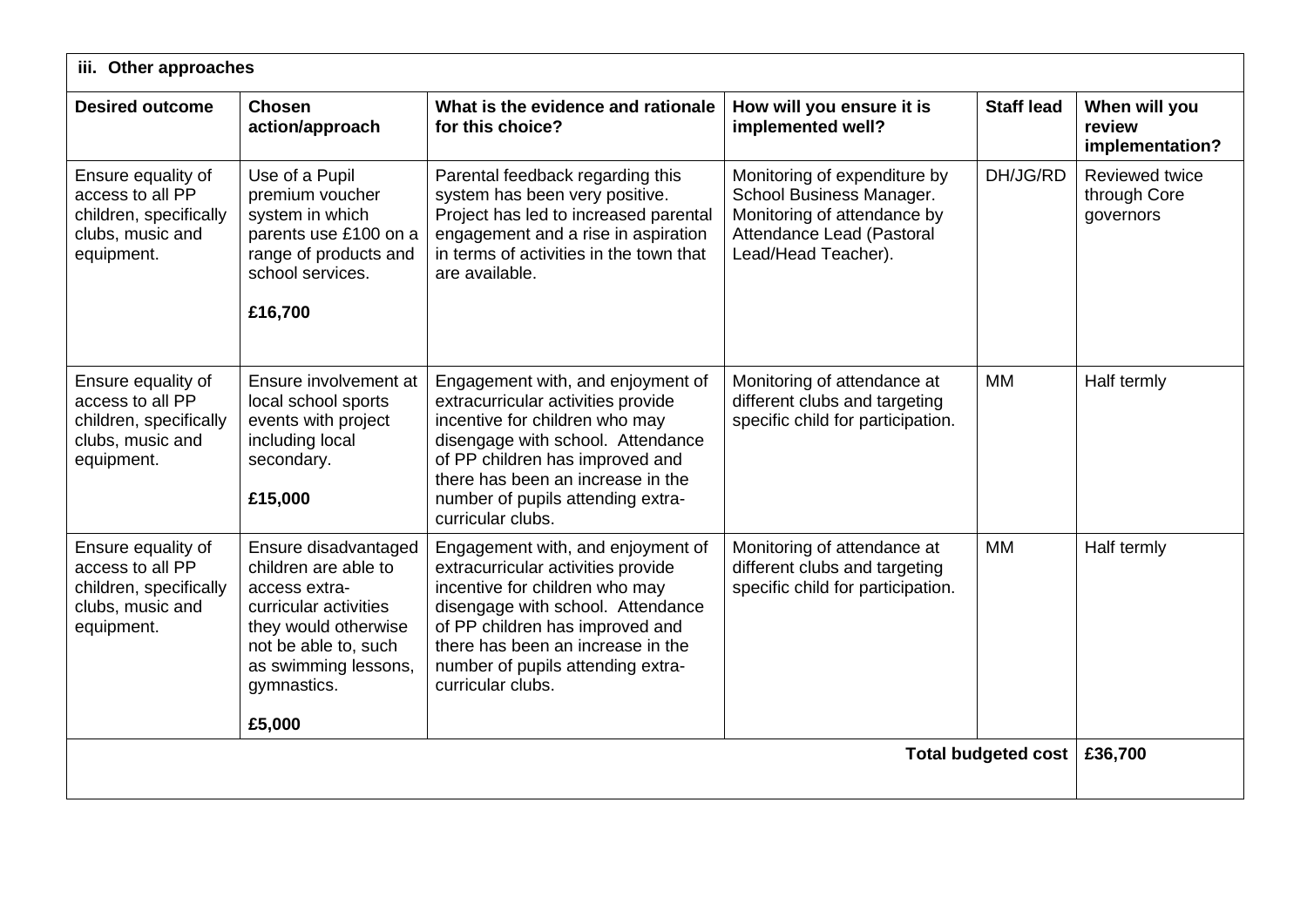| 7. Review of Expenditure                                                                                                                                                                        |                                                                                                                                                                                                                                                                                                                                                                                                                                                                                                        |                                                                                                                                                                                                                                                                                                                                                                                                                                                      |                                                                                                                                                                                                                                                          |         |  |  |
|-------------------------------------------------------------------------------------------------------------------------------------------------------------------------------------------------|--------------------------------------------------------------------------------------------------------------------------------------------------------------------------------------------------------------------------------------------------------------------------------------------------------------------------------------------------------------------------------------------------------------------------------------------------------------------------------------------------------|------------------------------------------------------------------------------------------------------------------------------------------------------------------------------------------------------------------------------------------------------------------------------------------------------------------------------------------------------------------------------------------------------------------------------------------------------|----------------------------------------------------------------------------------------------------------------------------------------------------------------------------------------------------------------------------------------------------------|---------|--|--|
| <b>Previous Academic Year</b>                                                                                                                                                                   |                                                                                                                                                                                                                                                                                                                                                                                                                                                                                                        | 2019-20                                                                                                                                                                                                                                                                                                                                                                                                                                              |                                                                                                                                                                                                                                                          |         |  |  |
| i. Quality of teaching for all                                                                                                                                                                  |                                                                                                                                                                                                                                                                                                                                                                                                                                                                                                        |                                                                                                                                                                                                                                                                                                                                                                                                                                                      |                                                                                                                                                                                                                                                          |         |  |  |
| <b>Desired outcome</b>                                                                                                                                                                          | <b>Chosen</b><br>action/approach                                                                                                                                                                                                                                                                                                                                                                                                                                                                       | Estimated impact: Did you meet the<br>success criteria? Include impact on<br>pupils not eligible for PP, if appropriate.                                                                                                                                                                                                                                                                                                                             | <b>Lessons learned</b><br>(and whether you will continue with this approach)                                                                                                                                                                             | Cost    |  |  |
| Ensure all teaching<br>throughout school is<br>good, with a<br>significant<br>proportion of<br>outstanding<br>teaching, leading to<br>accelerated<br>progress for<br>disadvantaged<br>children. | PP actions plans<br>for each class<br>with clear actions<br>on what support<br>will be given to<br>each child.<br>Progress of PP<br>children high<br>profile for all<br>teachers and<br>support staff.<br>Provision in<br>classes for<br>individual children<br>discussed x5<br><b>Pupil Progress</b><br>meetings across<br>school year.<br>Mentoring<br>meetings with<br>individual children<br>and parents to<br>discuss provision.<br>Progress of PP<br>children part of<br>PM targets 2019-<br>20. | PP pupils progress scores of R: +3.8, W:<br>$+3.9$ and M: $+4.3$ .<br>All pupils progress scores of R: +3.0, W:<br>$+6.4$ and M: $+3.6$ .<br>ELG baseline R: 26%, W: 26% and M:<br>26% and EoY R: 54%, W: 54% and M:<br>56% despite lockdown for Covid-19.<br>Disadvantaged pupils performed in line<br>with non-disadvantaged pupils. ELG<br>baseline R: 0%, W: 0% and M: 0% and<br>EoY R: 50%, W: 50% and M: 50%<br>despite lockdown for Covid-19. | Even stronger progress/attainment was projected,<br>but Covid-19 and school closure during lockdown<br>hampered this despite robust home learning plan.<br>Continue approach, but more robust monitoring<br>needed to ensure impact across whole school. | £75,600 |  |  |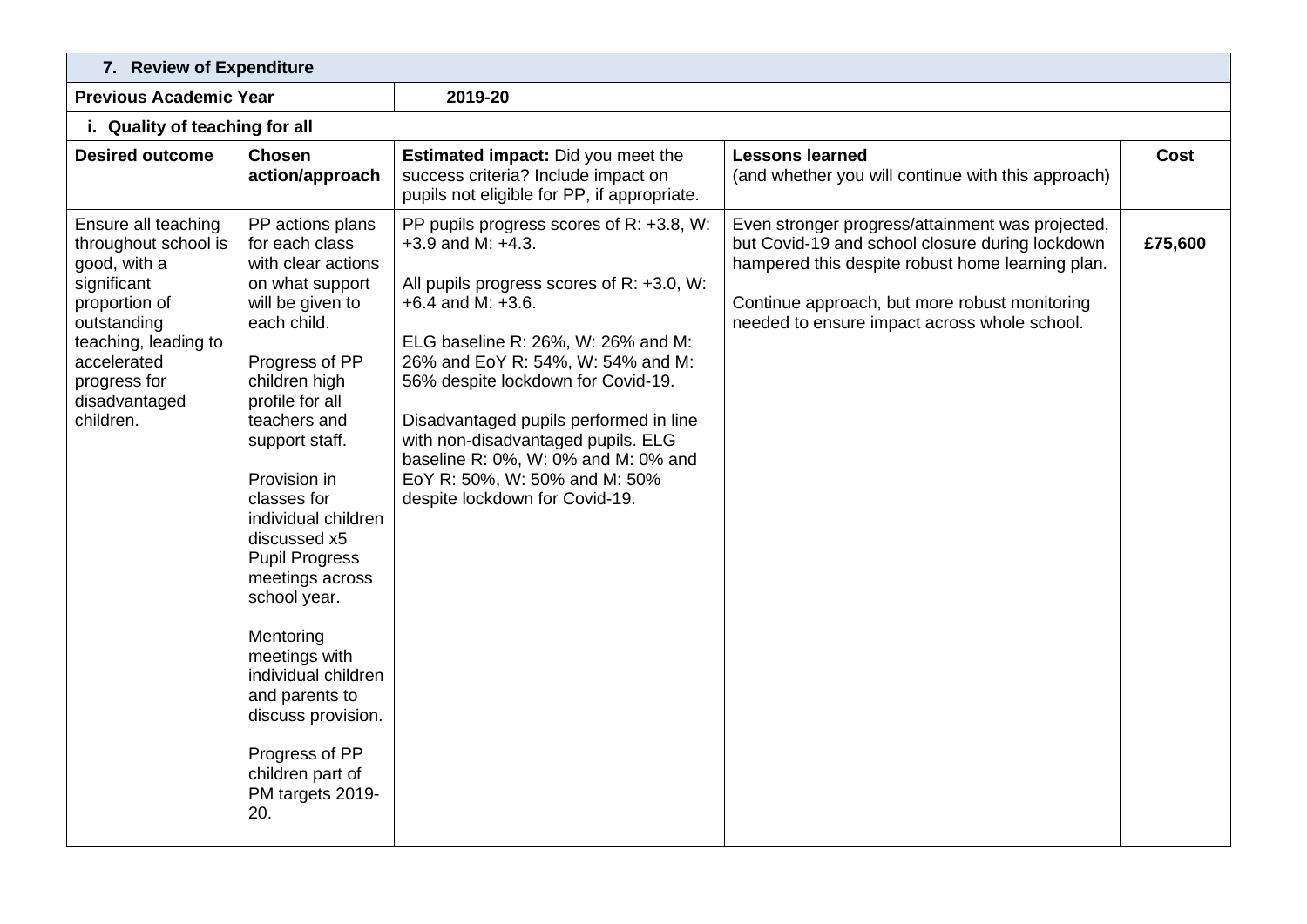|                                                                                                                                                                                                                                                                                                                                                                        | Full time TA<br>provision in all<br>classes.                                                                                                                                                                                                                                                                                                                                                |                                                                                                                                                                                                                                                                                                                                                                                                                                                      |                                                                                                                                                                                                                                                          |         |
|------------------------------------------------------------------------------------------------------------------------------------------------------------------------------------------------------------------------------------------------------------------------------------------------------------------------------------------------------------------------|---------------------------------------------------------------------------------------------------------------------------------------------------------------------------------------------------------------------------------------------------------------------------------------------------------------------------------------------------------------------------------------------|------------------------------------------------------------------------------------------------------------------------------------------------------------------------------------------------------------------------------------------------------------------------------------------------------------------------------------------------------------------------------------------------------------------------------------------------------|----------------------------------------------------------------------------------------------------------------------------------------------------------------------------------------------------------------------------------------------------------|---------|
| ii. Targeted support                                                                                                                                                                                                                                                                                                                                                   |                                                                                                                                                                                                                                                                                                                                                                                             |                                                                                                                                                                                                                                                                                                                                                                                                                                                      |                                                                                                                                                                                                                                                          |         |
| <b>Desired outcome</b>                                                                                                                                                                                                                                                                                                                                                 | <b>Chosen</b><br>action/approach                                                                                                                                                                                                                                                                                                                                                            | <b>Estimated impact:</b> Did you meet the<br>success criteria? Include impact on<br>pupils not eligible for PP, if appropriate.                                                                                                                                                                                                                                                                                                                      | <b>Lessons learned</b><br>(and whether you will continue with this approach)                                                                                                                                                                             | Cost    |
| Pupil premium<br>funding to impact on<br>accelerating<br>progress for all<br>disadvantaged<br>children - progress<br>on school's<br>assessment system<br>for target pupils.<br>To accelerate<br>progress for PP<br>children in specific<br>year groups<br>identified in July<br>2019 tracking, with a<br>significant gap<br>between PP children<br>and rest of cohort. | <b>School structures</b><br>in place to ensure<br>a constant cycle<br>of planning,<br>delivery and<br>evaluation of<br>impact of targeted<br>support in key<br>areas of:<br>-Developing early<br>language<br>acquisition<br>through 'Talk<br>boost'<br>-Ensuring barriers<br>to learning are<br>removed through<br>range of pastoral<br>programmes -<br>both small group<br>and individual. | PP pupils progress scores of R: +3.8, W:<br>$+3.9$ and M: $+4.3$ .<br>All pupils progress scores of R: +3.0, W:<br>$+6.4$ and M: $+3.6$ .<br>ELG baseline R: 26%, W: 26% and M:<br>26% and EoY R: 54%, W: 54% and M:<br>56% despite lockdown for Covid-19.<br>Disadvantaged pupils performed in line<br>with non-disadvantaged pupils. ELG<br>baseline R: 0%, W: 0% and M: 0% and<br>EoY R: 50%, W: 50% and M: 50%<br>despite lockdown for Covid-19. | Even stronger progress/attainment was projected,<br>but Covid-19 and school closure during lockdown<br>hampered this despite robust home learning plan.<br>Continue approach, but more robust monitoring<br>needed to ensure impact across whole school. | £80,720 |
| iii. Other approaches                                                                                                                                                                                                                                                                                                                                                  |                                                                                                                                                                                                                                                                                                                                                                                             |                                                                                                                                                                                                                                                                                                                                                                                                                                                      |                                                                                                                                                                                                                                                          |         |
| <b>Desired outcome</b>                                                                                                                                                                                                                                                                                                                                                 | <b>Chosen</b><br>action/approach                                                                                                                                                                                                                                                                                                                                                            | <b>Estimated impact:</b> Did you meet the<br>success criteria? Include impact on<br>pupils not eligible for PP, if appropriate.                                                                                                                                                                                                                                                                                                                      | <b>Lessons learned</b><br>(and whether you will continue with this approach)                                                                                                                                                                             | Cost    |
| Ensure equality of<br>access to all PP<br>children, specifically<br>clubs, music and<br>equipment.                                                                                                                                                                                                                                                                     | Use of a Pupil<br>premium voucher<br>system in which<br>parents use £100<br>on a range of                                                                                                                                                                                                                                                                                                   | Significant impact on participation in<br>extra-curricular activities and motivation<br>of participating children.                                                                                                                                                                                                                                                                                                                                   | Establish baseline to judge success of project<br>with greater accuracy and rigour.                                                                                                                                                                      | £18,600 |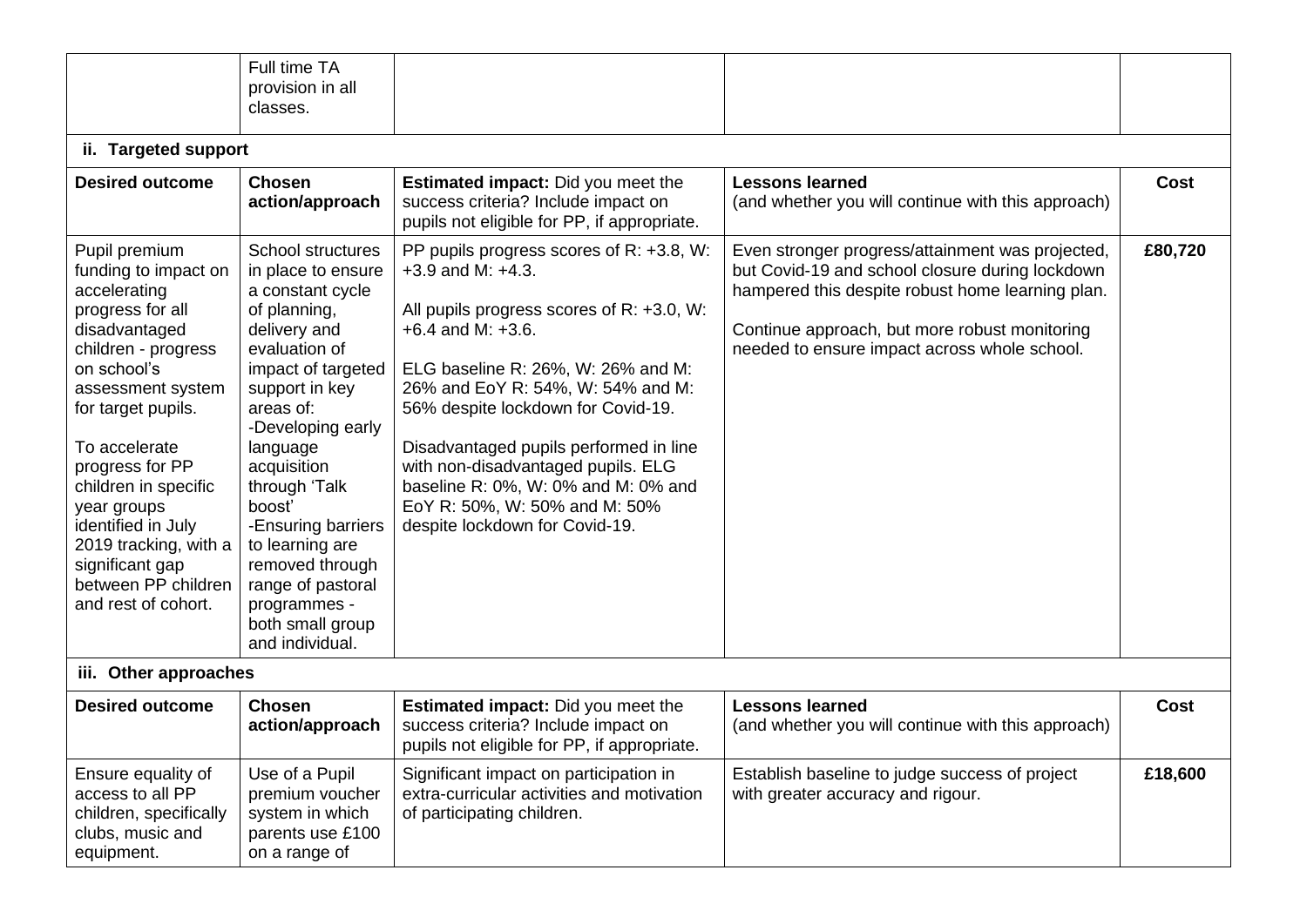|                                                                                                                                                                                            | products and<br>school services.<br>Ensure<br>involvement at<br>local school<br>sports events with<br>project including<br>local secondary.<br>Ensure<br>disadvantaged<br>children are able<br>to access extra-<br>curricular<br>activities they<br>would otherwise<br>not be able to,<br>such as<br>swimming<br>lessons,<br>gymnastics. | Positive feedback from parents on<br>questionnaire.                                                                    |                                                                                               |        |
|--------------------------------------------------------------------------------------------------------------------------------------------------------------------------------------------|------------------------------------------------------------------------------------------------------------------------------------------------------------------------------------------------------------------------------------------------------------------------------------------------------------------------------------------|------------------------------------------------------------------------------------------------------------------------|-----------------------------------------------------------------------------------------------|--------|
| Ensure equality of<br>access to all PP<br>children, specifically<br>clubs, music and<br>equipment.                                                                                         | Playing for<br>Success 'Aston<br>Villa Centre' Year<br>5 project for the<br>Spring term.                                                                                                                                                                                                                                                 | All PP children in Y5 attended session<br>Significant impact on attendance and<br>motivation of participating children | Continue approach, but more robust monitoring<br>needed to ensure impact across whole school. | £3,000 |
| Ensure accelerated<br>language<br>development in<br>early phase of the<br>school enables<br>identified PP<br>children working at<br>below expected<br>levels accelerate<br>their learning. | Train teachers<br>and support staff<br>in Y1 and KS1 in<br><b>Talk Boost</b><br>Success' projects<br>Implement after<br>PP review<br>meetings<br>Evaluate regularly<br>during PP<br>meetings each<br>term                                                                                                                                | ELG baseline R: 26%, W: 26% and M:<br>26% and EoY R: 54%, W: 54% and M:<br>56% despite lockdown for Covid-19.          | Continue with provision.                                                                      | £7,800 |